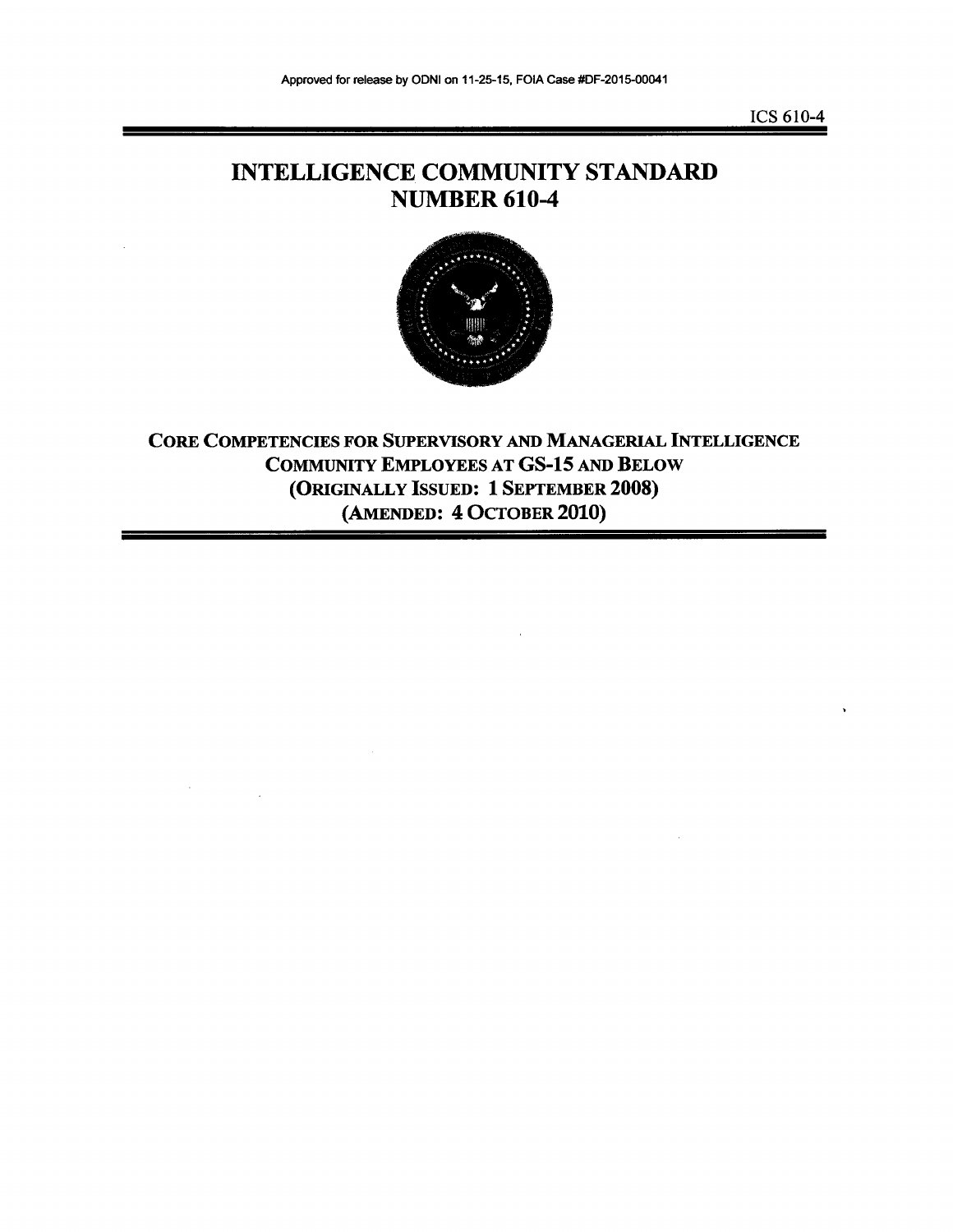This Intelligence Community Standard (ICS) provides established labels and definitions for core competencies applicable to all GS-15 and below (that is, at or below General Schedule grade 15 or equivalent and, or comparable personal rank and below), IC supervisory/managerial employees, regardless of IC component, mission category, or occupational group. Note, the core competencies identified and defined for non-supervisory IC civilian employees at GS-15 and below or equivalent (see ICS 610-3) serve as the foundation for the competencies and performance elements provided in this ICS. In addition, the core competencies provided here serve as the foundation for the competencies and performance elements for IC Senior Officers (see ICS 610-5).

Table I provides the labels and definitions of the core competencies organized by the six IC performance elements for supervisory/managerial employees GS-15 and below, as detailed in lCD 651.

|                                                                                   | Core                                           | <b>Definition</b>                                                                                                                                                                                                                                                                                                                                                                                                                                                                              |
|-----------------------------------------------------------------------------------|------------------------------------------------|------------------------------------------------------------------------------------------------------------------------------------------------------------------------------------------------------------------------------------------------------------------------------------------------------------------------------------------------------------------------------------------------------------------------------------------------------------------------------------------------|
| <b>Below</b><br><b>Pure</b><br>GS-15<br>te<br>Employees<br>Supervisory/Managerial | <b>Engagement and</b><br><b>Collaboration</b>  | IC employees have a responsibility to share information and knowledge to<br>achieve results, and in that regard are expected to recognize, value, build, and<br>leverage diverse collaborative networks of coworkers, peers, customers,<br>stakeholders, and teams within an organization and/or across the IC. In<br>addition, IC supervisors are expected to create an environment that promotes<br>engagement, collaboration, integration, and the sharing of information and<br>knowledge. |
|                                                                                   | <b>Building Managerial</b><br><b>Networks</b>  | Develops collaborative information and knowledge sharing networks and builds<br>alliances with colleagues and counterparts within and/or across the<br>organization, the IC, or other government/private organizations to share<br>management practices and influence program outcomes.                                                                                                                                                                                                        |
|                                                                                   | Leveraging<br>Collaborative<br><b>Networks</b> | Collaborates without boundaries using information and knowledge sharing<br>networks and professional relationships to achieve common goals.                                                                                                                                                                                                                                                                                                                                                    |
|                                                                                   | <b>Critical Thinking</b>                       | IC employees are expected to use logic, analysis, synthesis, creativity,<br>judgment, and systematic approaches to gather, evaluate, and use multiple<br>sources of information to effectively inform decisions and outcomes. In addition,<br>IC supervisors are expected to establish a work environment where employees<br>feel free to engage in open, candid exchanges of information and diverse points<br>of view.                                                                       |
|                                                                                   | <b>Decisiveness</b>                            | Identifies and understands issues, problems, and opportunities. Compares data<br>from different sources throughout the IC and external agencies to draw<br>conclusions. Chooses an approach, develops solutions, and takes action<br>consistent with IC values, available facts, constraints, and probable<br>consequences. Makes appropriate decisions in a timely manner even when<br>data are limited or solutions produce unpleasant consequences.                                         |

## Table 1. Core Competencies for Supervisory and Managerial IC Employees at GS-15 and Below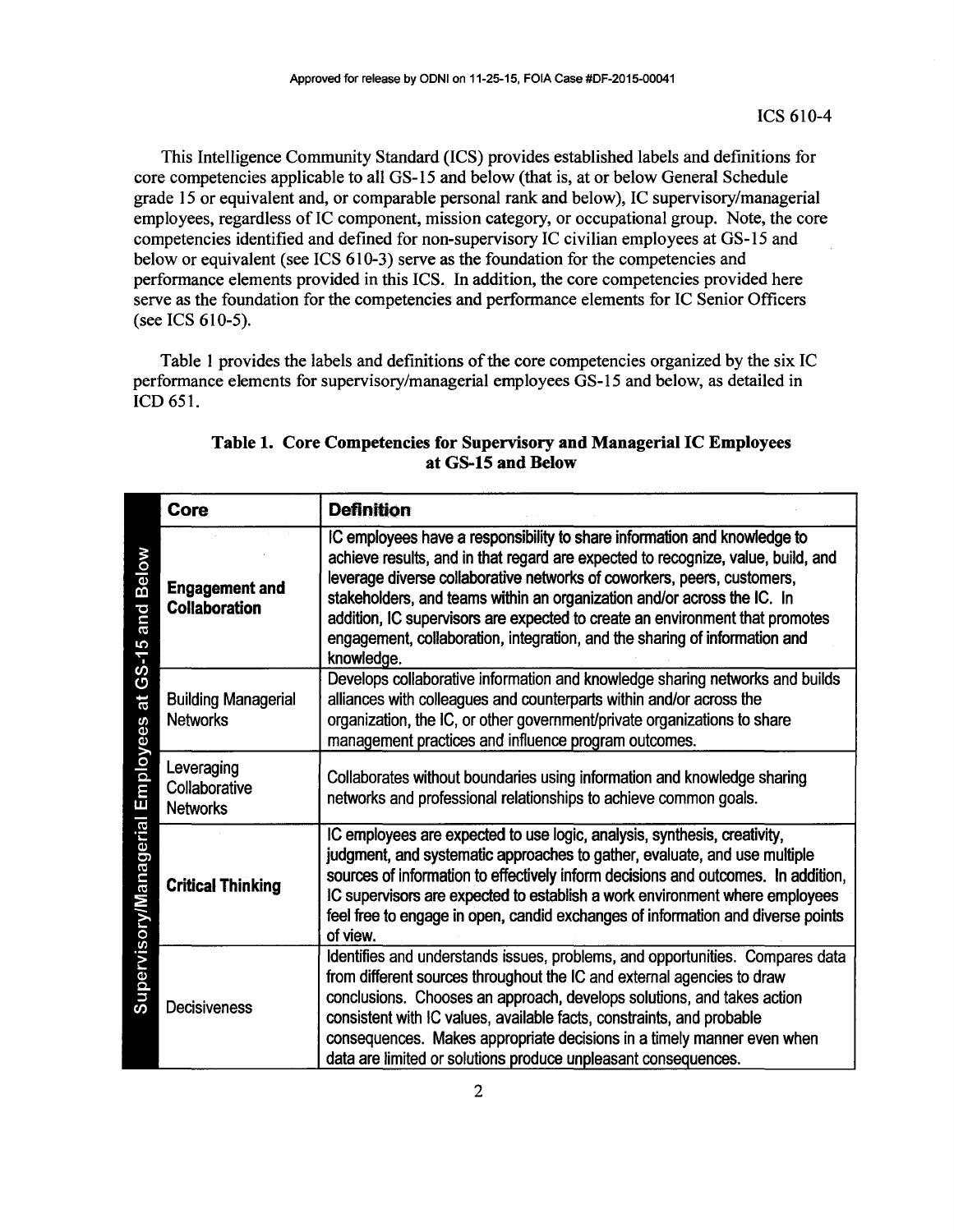| Core                       | <b>Definition</b>                                                                                                                                             |
|----------------------------|---------------------------------------------------------------------------------------------------------------------------------------------------------------|
| <b>Flexibility</b>         | Is open to change and new information; rapidly adapts to new information,                                                                                     |
|                            | changing conditions, or unexpected obstacles.<br>Identifies and analyzes problems; weighs relevance and accuracy of information;                              |
| <b>Problem Solving</b>     | generates and evaluates alternative solutions; and makes recommendations.                                                                                     |
|                            | IC supervisors and managers are expected to exhibit the same individual                                                                                       |
|                            | personal leadership behaviors as all IC employees. In their supervisory or                                                                                    |
|                            | managerial role, they also are expected to achieve organizational goals and                                                                                   |
| <b>Leadership and</b>      | objectives by creating shared vision and mission within their organization;<br>establishing a work environment that promotes equal opportunity, diversity (of |
| <b>Integrity</b>           | both persons and points of view), critical thinking, collaboration, and information                                                                           |
|                            | sharing; mobilizing employees, stakeholders, and networks in support of their                                                                                 |
|                            | objectives; and recognizing and rewarding individual and team excellence,                                                                                     |
|                            | enterprise focus, innovation, and collaboration.                                                                                                              |
|                            | Demonstrates core organizational values, honesty, integrity, and ethics in words                                                                              |
| Character                  | and actions. Acts in a principled manner that instills trust and confidence. Is                                                                               |
|                            | honest and straightforward when presenting data, conclusions, and<br>recommendations.                                                                         |
|                            | Encourages creative tension and differences of opinions. Anticipates and takes                                                                                |
| <b>Conflict Management</b> | steps to prevent counterproductive confrontations. Manages and resolves                                                                                       |
|                            | conflicts and disagreements in a constructive manner.                                                                                                         |
|                            | Attracts, develops, and retains talented individuals. Creates a learning                                                                                      |
| <b>Developing Others</b>   | environment that supports employees in realizing their potential. Builds and                                                                                  |
|                            | uses systems and processes to develop the human capital required by the IC to                                                                                 |
|                            | meet current and future requirements.<br>Develops and executes an implementation plan to achieve the visionary or                                             |
| Implementing the           | strategic goals of senior leadership, leveraging the capabilities and resources of                                                                            |
| <b>Vision</b>              | other organizations through collaborative partnerships when necessary. Inspires                                                                               |
|                            | employee commitment, spirit, pride, and trust.                                                                                                                |
| Leveraging Diversity       | Fosters an inclusive workplace where diversity and individual differences are                                                                                 |
|                            | valued and leveraged to achieve the vision and mission of the organization.                                                                                   |
| <b>Modeling Values</b>     | Demonstrates IC, department, and component values in all aspects of work,                                                                                     |
|                            | recognizing the example that is set will have an impact on the workforce.<br>IC employees are expected to take responsibility for their work, setting and/or  |
|                            | meeting priorities, and organizing and utilizing time and resources efficiently and                                                                           |
| <b>Accountability for</b>  | effectively to achieve the desired results, consistent with their organization's                                                                              |
| <b>Results</b>             | goals and objectives. In addition, IC supervisors are expected to use these                                                                                   |
|                            | same skills to accept responsibility for and achieve results through the actions                                                                              |
|                            | and contributions of their subordinates and their organization as a whole.                                                                                    |
|                            | Positions the organization for future success by identifying new opportunities                                                                                |
| Entrepreneurship           | and builds the organization by developing or improving products or services.<br>Takes calculated risks to accomplish organizational objectives.               |
|                            | Sets goals for personal and group accomplishment and holds self and others                                                                                    |
| <b>Results Orientation</b> | accountable for working to meet or exceed those goals.                                                                                                        |

3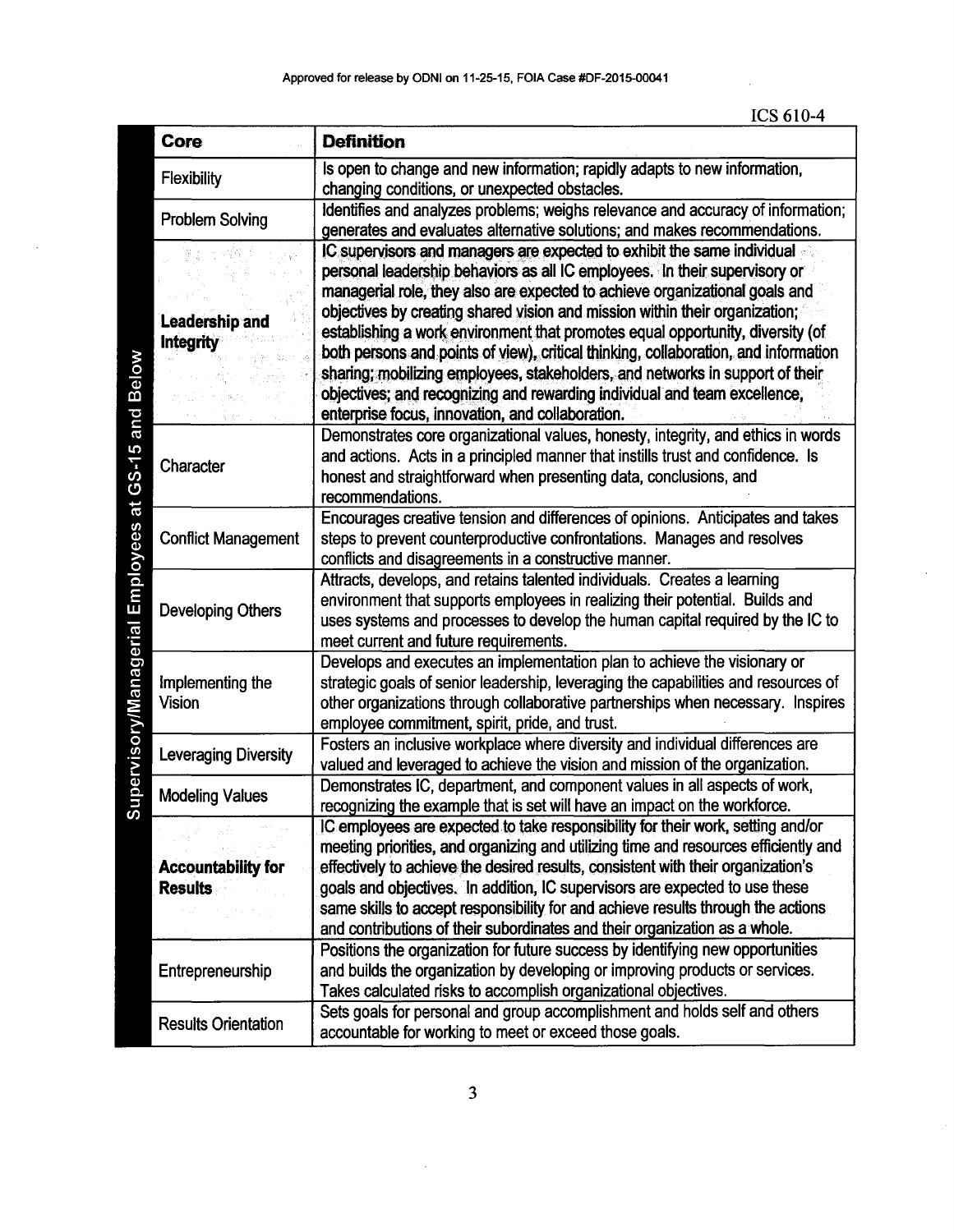|                                  | Core                                     | <b>Definition</b>                                                                                                                                                                                                                                                                                                                                                                                                                                                                                                                                                                                                                                                                                                                                                                                                        |
|----------------------------------|------------------------------------------|--------------------------------------------------------------------------------------------------------------------------------------------------------------------------------------------------------------------------------------------------------------------------------------------------------------------------------------------------------------------------------------------------------------------------------------------------------------------------------------------------------------------------------------------------------------------------------------------------------------------------------------------------------------------------------------------------------------------------------------------------------------------------------------------------------------------------|
|                                  | <b>Management</b><br><b>Proficiency</b>  | IC supervisors and managers are expected to possess the technical proficiency<br>in their mission area appropriate to their role as supervisor or manager. They<br>are also expected to leverage that proficiency to plan for, acquire, organize,<br>integrate, develop, and prioritize human, financial, material, information, and<br>other resources to accomplish their organization's mission and objectives. In so<br>doing, all supervisors and managers are also expected to focus on the<br>development and productivity of their subordinates by setting clear performance<br>expectations, providing ongoing coaching and feedback, evaluating the<br>contributions of individual employees to organizational results, and linking<br>performance ratings and rewards to the accomplishment of those results. |
| at GS-15 and Below               | <b>Financial</b><br>Management           | Understands the organization's financial processes. Prepares, justifies, and<br>administers the project/program budget. Oversees procurement and contracting<br>to achieve desired results. Monitors expenditures and analyzes cost-benefits to<br>set priorities.                                                                                                                                                                                                                                                                                                                                                                                                                                                                                                                                                       |
|                                  | <b>Human Capital</b><br>Management       | Builds and manages the workforce based on organizational goals, budget<br>considerations, and staffing needs. Ensures that employees are appropriately<br>recruited, selected, appraised, and rewarded. Takes corrective action to<br>address performance problems. Manages a multi-sector workforce and a variety<br>of work situations.                                                                                                                                                                                                                                                                                                                                                                                                                                                                                |
| Supervisory/Managerial Employees | <b>Team Building</b>                     | Fosters and facilitates cooperation and motivates team members to accomplish<br>group goals.                                                                                                                                                                                                                                                                                                                                                                                                                                                                                                                                                                                                                                                                                                                             |
|                                  | <b>Technical Credibility</b>             | Demonstrates technical and/or professional skill or knowledge in relevant<br>organizational, functional, and technical contexts. Remains current on<br>knowledge, technology, tools, and trends in area of expertise. Uses technical<br>knowledge to instill confidence.                                                                                                                                                                                                                                                                                                                                                                                                                                                                                                                                                 |
|                                  | Technology<br>Management                 | Keeps up-to-date on technological developments. Makes effective use of<br>technology to achieve results. Ensures access to and security of technology<br>systems.                                                                                                                                                                                                                                                                                                                                                                                                                                                                                                                                                                                                                                                        |
|                                  |                                          | IC employees are expected to effectively comprehend and convey information<br>with and from others in writing, reading, listening, and verbal and non-verbal                                                                                                                                                                                                                                                                                                                                                                                                                                                                                                                                                                                                                                                             |
|                                  | <b>Communication</b><br>Site is a series | action. Employees are also expected to use a variety of media in<br>communicating and making presentations appropriate to the audience. In<br>addition, IC supervisors are expected to use effective communication skills to<br>build cohesive work teams, develop individual skills, and improve performance.                                                                                                                                                                                                                                                                                                                                                                                                                                                                                                           |
|                                  | Communicating with<br>Impact             | Articulates a clear message that makes the vision, mission, and set of values<br>real for the workforce and guides them in decision-making and inspires them into<br>action.                                                                                                                                                                                                                                                                                                                                                                                                                                                                                                                                                                                                                                             |
|                                  | <b>Information Transfer</b>              | Cascades organizational and leadership information to the workforce and shares<br>the perspective and ideas of the workforce with leadership.                                                                                                                                                                                                                                                                                                                                                                                                                                                                                                                                                                                                                                                                            |